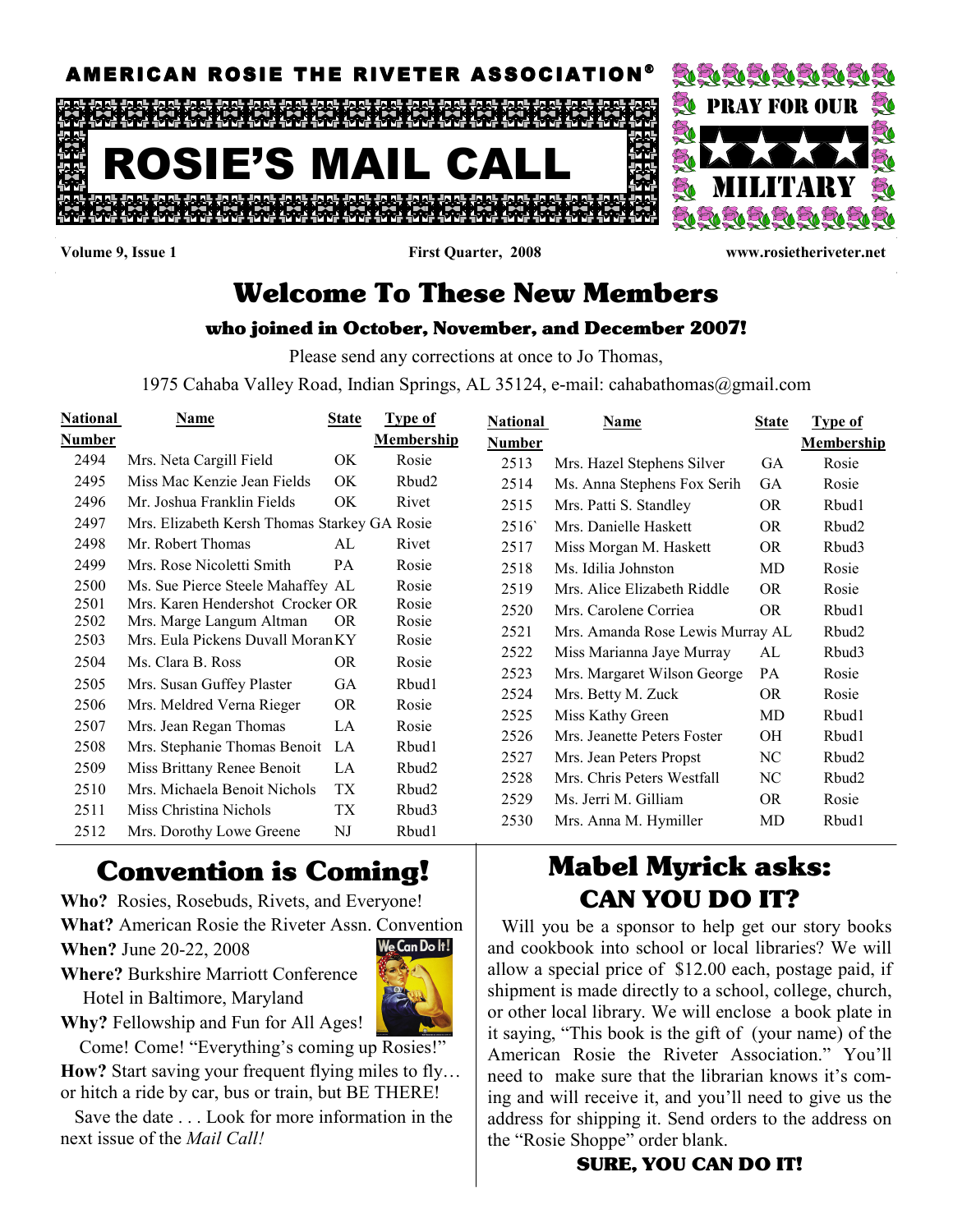# From Our President

#### Dear Members,

 With the beginning of a new year, it gives us an opportunity to plan and review the Purpose of our Association.

#### Our Purpose is:

#### "To recognize and preserve the history and legacy of working women, including volunteer women, during World War II."

 Is there a way you could get one more member? We have records of all service men that went to war, but as you know, not any records were kept of the women who worked and built planes, ships, etc. Soon we will not have the opportunity of getting this information. Maybe you could visit a senior citizen complex? Have an article in your local newspaper promoting our Association?

Our Purpose is:

 " . . . To promote cooperation and fellowship among such members and their descendants. . ."

# From Our Vice President

Howdy, y'all,

 Chapter Presidents and State Directors, please survey your members to see if they would like to invite all Rosies, Rosebuds, and Rivets to come to *their* state for our 2009 convention. We would like to announce the location for next year at the 2008 convention in Baltimore.

 Let us know what town you think would be appropriate for our consideration and your National Board will get right on it. Carol Peters



 National Vice President 36 Mill Street Maxwell, TX 78656 512-357-2627 capeters@austin.rr.com

Hey Rosies, read this! Start "joining them up," Rosies, all your daughters and grands, and greatgrands and great-great-grands, if any. A generational book is being considered for publication; more details about that later. In the meantime, join now for all your family as your Valentine gift! Where else can you get a \$10.00 gift that will last for a lifetime?

 Could you attend a National Convention? Next one is in Baltimore. Meet with other members and start a chapter?

Our Purpose is:

### ". . . And to further the advancement of patriotic ideals, excellence in the workplace, and loyalty to the United States of America."

 Could you participate in a Memorial Day Parade? Provide help at the USO? Veterans' Hospital? Fly our American flag?

 I know that a lot of you are active in our Purpose. I could really use any suggestions. You can call me at 248-917-1227 or you can e-mail me at nanaleen5@yahoo.com.



 $\overline{a}$ 

 Regards, Donnaleen Lanktree National President 1133 Marquette Court Rochester Hills, MI 48307



... of our members who have expired recently or whose death we have just learned about.

Kathleen Morris Wendland, Rbud1, OR, 12-26-07 Dorothy Jean Gartee, Rbud1, MI, 01-13-07 Lolla Wurtele Wright, Rosie, AL, 03-16-06 Mary A. Hairston Hoagland, Rosie, AZ, 10-16-07 Mary Pinion Winn, Rosie, AL, 11-03-07 Eleanor Hanks Hobby, Rosie, AL , 12-24-07 Emma May Mummert Sewell, Rosie, CA, 12-18-07 Rosalie J. McDonald Hughes, Rosie, KS, 09-02-07 Mildred Paschal Wood Rosie, AL, 11-12-07 Wilma L. Ecken, Rosie, AZ, 10-07-07 Mary Cathryn "Kitty" Atkinson, Rosie, AL, 07-05-07 Gilbert M. Sedwick, Rivet, AL, 01-31-08

 Please send any corrections or further information to Jo Thomas, Data Base Administrator, 1975 Cahaba Valley Road, Indian Springs, AL 35124, e-mail: cahabathomas@gmail.com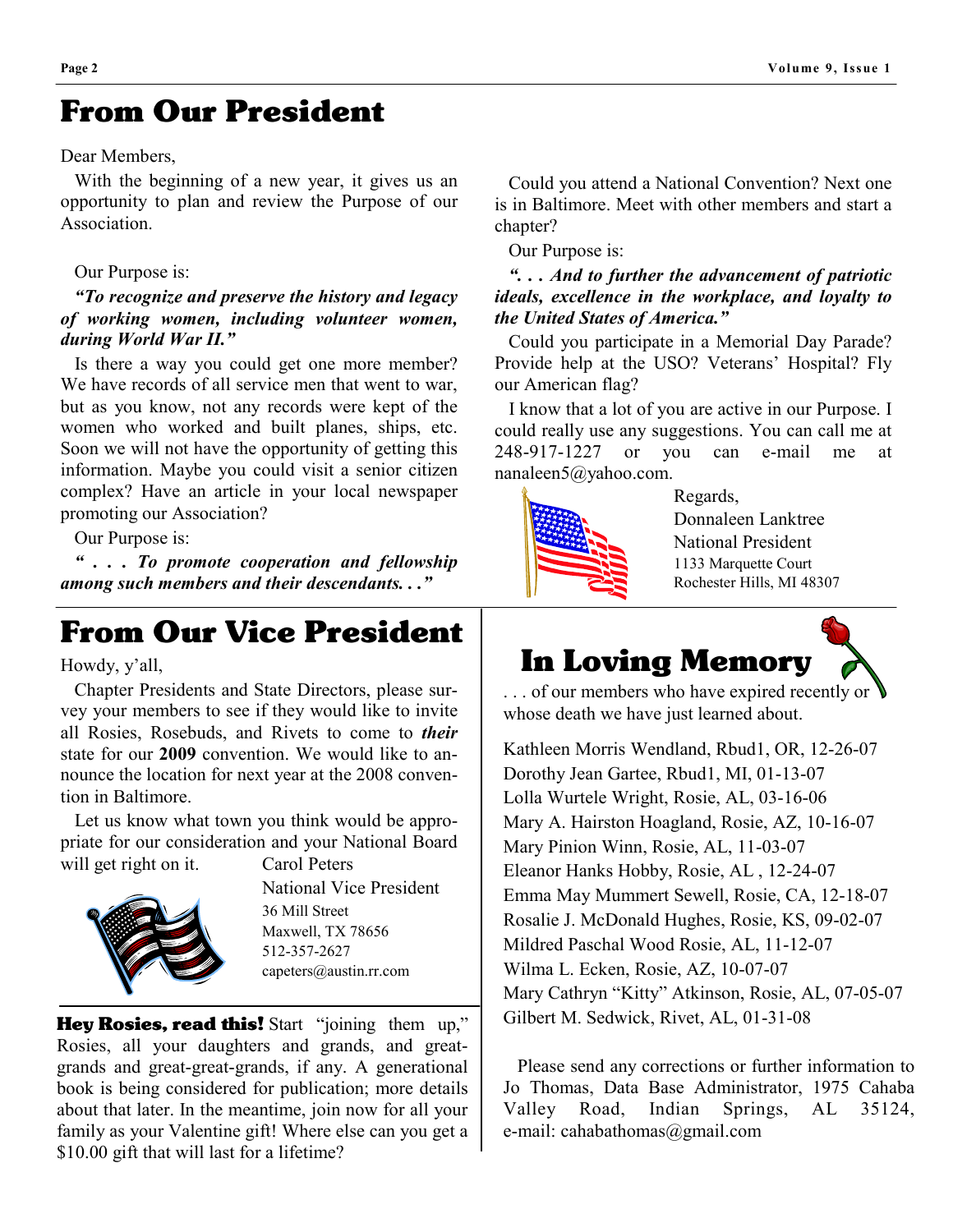# THE ROSIE SHOPPE Order Form

These items may be ordered from:

ARRA c/o Mabel W. Myrick, Treasurer, P. O. Box 188, Kimberly, AL 35091, 205-647-9233 \* \* \*All prices include shipping! \* \* \*



| Quantity | <u>Item (circle size or type where applicable)</u>                                               | <b>Price</b> | <b>Total</b> |
|----------|--------------------------------------------------------------------------------------------------|--------------|--------------|
|          | Rosie poster, 20" x 28"                                                                          | \$12.00      |              |
|          | Rosie stickers, $3\frac{1}{2}$ " x $2\frac{1}{2}$ " (package of 5)                               | \$2.50       |              |
|          | Rosie picture post cards, $4'' \times 6''$ (package of 3)                                        | \$3.00       |              |
|          | Rosie note cards with envelopes (package of 10)                                                  | \$7.00       |              |
|          | Rosie afghan/wall hanging, all cotton, 48" x 58"                                                 | \$65.00      |              |
|          | Rosie tote bag, sturdy cotton, $17$ " x $14$ " x $4$ "                                           | \$12.50      |              |
|          | Rosie T-shirt (circle size) S M L XL                                                             | \$18.00      |              |
|          | Rosie T-shirt XXL                                                                                | \$21.00      |              |
|          | Rosie sweatshirt (circle size) S M L XL                                                          | \$27.00      |              |
|          | Rosie sweatshirt XXL                                                                             | \$29.50      |              |
|          | Rosie night shirt (one size fits all)                                                            | \$23.00      |              |
|          | NEW! Rosie head scarf (triangular shape, long end = $36$ ")                                      | \$7.00       |              |
|          | NEW! Rosie scarf for blouse $(45^{\circ}$ – ring not included)                                   | \$7.00       |              |
|          | Rosie dish towel, $16$ " x $25$ " (circle type) terrycloth or linen                              | \$5.75       |              |
|          | Rosie butcher apron, sturdy cotton, 25" x 35"                                                    | \$16.50      |              |
|          | Rosie pot holder, 8" x 8"                                                                        | \$4.00       |              |
|          | Rosie coffee mug                                                                                 | \$12.00      |              |
|          | Rosie tin sign, $16$ " x $12$ "                                                                  | \$18.00      |              |
|          | Rosie counted cross stitch kit (makes picture $7\frac{1}{2}$ " x 10") no frame                   | \$17.00      |              |
|          | Rosie counted cross stitch book mark kit (makes bookmark $3\frac{1}{4}$ " x 11")                 | \$6.00       |              |
|          | Rosie luggage tag, $4$ " x $2\frac{1}{2}$ "                                                      | \$6.00       |              |
|          | Rosie book mark with gold plate charm, $2\frac{1}{4}$ x $6\frac{1}{2}$ "                         | \$6.50       |              |
|          | Rosie key chain (circle size) large-3" x $1\frac{3}{4}$ " or<br>small- $1\frac{3}{4}$ " x 1 3/8" | \$6.50       |              |
|          | Rosie snack box, $7\frac{1}{4}$ " x 5" x 3"                                                      | \$10.00      |              |
|          | Rosie air freshener for car, hanging, $2\frac{1}{2}$ " x $3\frac{1}{2}$ "                        | \$2.00       |              |
|          | Rosie coasters (set of 4), $4$ " x $4$ "                                                         | \$7.50       |              |
|          | Rosie night light, includes bulb                                                                 | \$4.00       |              |
|          | Rosie refrigerator magnet, $2\frac{1}{4}$ " x $3\frac{1}{4}$ "                                   | \$5.00       |              |
|          | Rosie stamp pin, $1.5/8$ " x $1.3/8$ " (circle type) bar clasp or tie tack clasp                 | \$4.85       |              |
|          | Rosie car tag (license plate type), black and white, sturdy plastic, 12" x 6"                    | \$4.90       |              |
|          | Rosie button, metal, 3" diameter                                                                 | \$2.00       |              |
|          | <b>Book:</b> 103 Rosie the Riveter Stories                                                       | \$17.00      |              |
|          | <b>Book:</b> 104 More Rosie the Riveter Stories                                                  | \$17.00      |              |
|          | <b>Book:</b> Rosie the Riveter Celebration Cookbook                                              | \$20.00      |              |
|          | <b>SPECIAL</b> - Set of 3 books (1 of each)                                                      | \$50.00      |              |
|          | All products feature the classic "We Can Do It" design used in World War II.                     | <b>TOTAL</b> |              |

Name \_\_\_\_\_\_\_\_\_\_\_\_\_\_\_\_\_\_\_\_\_\_\_\_\_\_\_\_\_\_\_\_\_\_\_\_\_\_\_\_\_\_\_\_\_\_ Telephone ( )

Address **and a set of the set of the set of the set of the set of the set of the set of the set of the set of the set of the set of the set of the set of the set of the set of the set of the set of the set of the set of th**